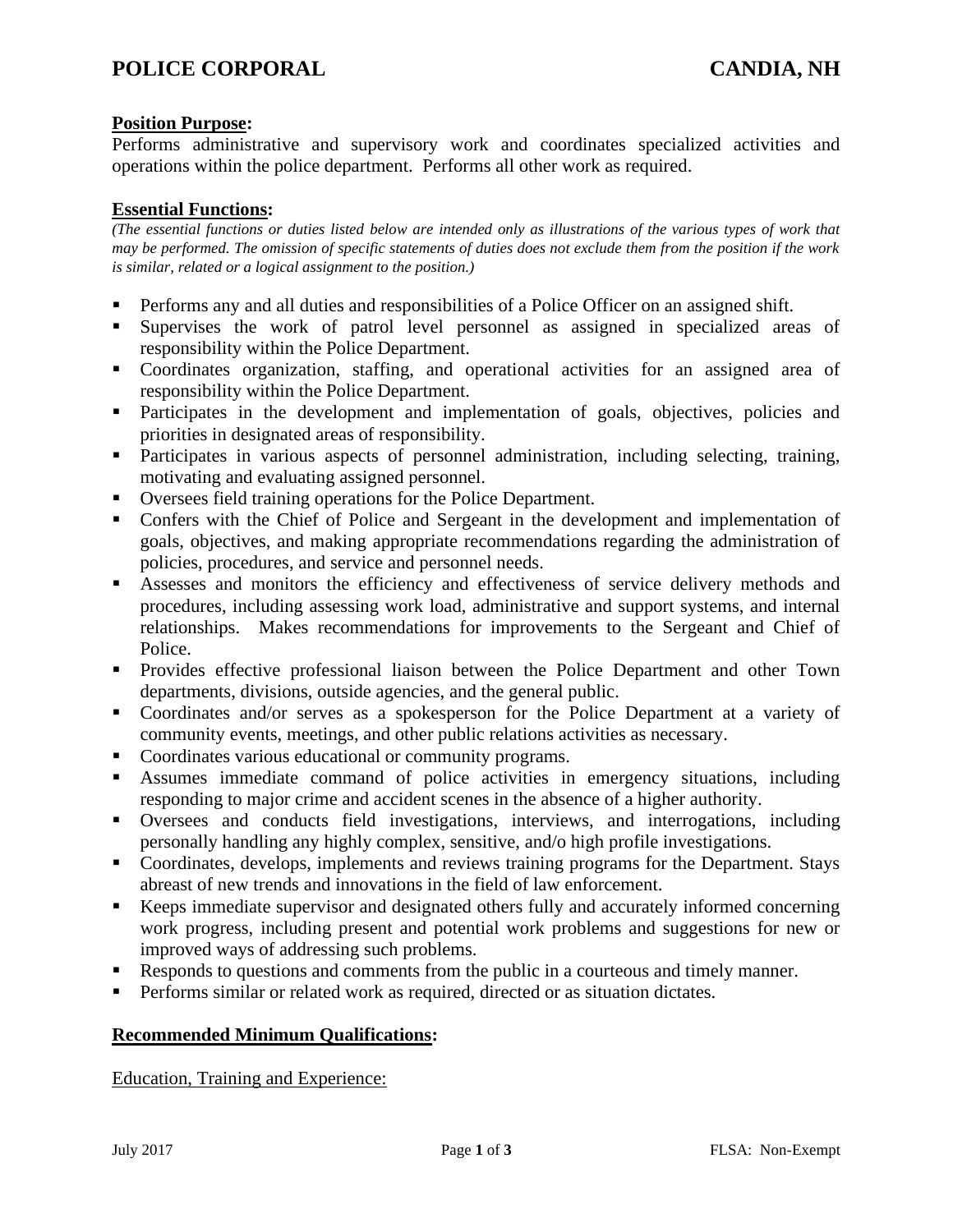High School Diploma; Associates Degree in law enforcement/criminal justice preferred; one to three years' experience as a Police Officer; or an equivalent combination of education and experience. Certification as full time Police Officer by NH Police Standards and Training Council.

#### Knowledge, Ability and Skill:

*Knowledge:* Considerable knowledge of modern principles, practices and methods of police administration, organization and operation. Considerable knowledge of the operating procedures of the Candia Police Department and limitations upon departmental authority is required. Thorough knowledge of the controlling laws, ordinances and court decisions, particularly concerning arrests and evidence are required. Thorough knowledge of current principles, practices and techniques of law enforcement and crime prevention, including patrol, traffic, investigation, juvenile delinquency and support services, and knowledge of federal, state and municipal laws and ordinances pertaining to the apprehension, arrest and prosecution of persons. Knowledge of street systems and physical layout of the town is required.

*Ability:* Ability to exercise sound judgment in emergency situations, and to establish and maintain effective working relationships with Town staff, public officials, other agencies and the general public is required. Ability to obtain information through interview and interrogation is essential. Ability to keep records and make reports is required**.** Ability to plan, assign, supervise and review the work of subordinate personnel is required. Ability to communicate clearly and concisely. Ability to handle multiple tasks at one time

*Skill:* Skill in the use and care of and the ability to utilize a firearm. Skill in investigating crimes, interviewing suspects and in collecting evidence. Good problem- solving skills. Excellent conflict resolution and community relations skills. Skill in operating police equipment and police computer system. Strong interpersonal skills using tact, patience and courtesy are essential.

#### **Physical Requirements:**

*The physical demands described here are representative of those that must be met by an employee to successfully perform the essential functions of this job. Reasonable accommodations may be made to enable individuals with disabilities to perform the essential functions.* 

Work involves frequent and recurring assignments requiring strenuous effort and endurance or quick reflexes to perform the work, such as lifting and carrying on a continuous basis for extended periods of time, or the potential need to subdue or restrain violent persons or animals. During emergencies performance of work may involve standing, walking and driving for long periods of time. The position requires the ability to operate a keyboard and calculator at efficient speed. Occasionally may need to move objects weighing up to 100 pounds. Employee may be required to run, jump, climb a ladder, crawl, kneel, and stoop. Vision and hearing at or correctable to normal ranges.

#### **Supervision:**